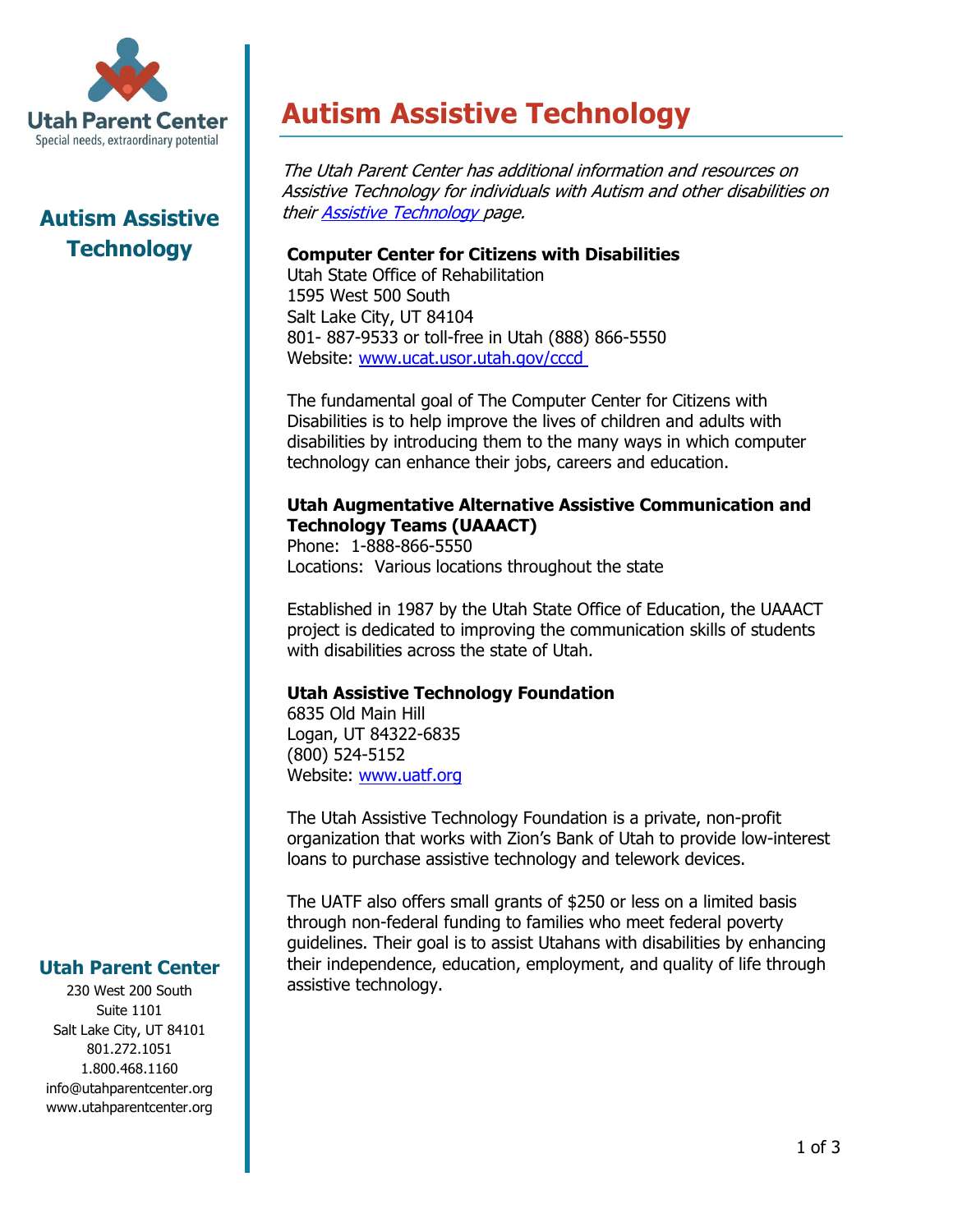

## **Autism Assistive Technology**

## **Utah Assistive Technology Program**

Utah State University/Center for Persons with Disabilities Janet Quinney Lawson Building on USU Campus 6855 Old Main Hill Logan, UT 84322-6835 435-797-3824 or toll-free in Utah (800) 524-5152 Website: [www.uatpat.org](http://www.uatpat.org/)

The Utah Assistive Technology Program (UATP) helps individuals with disabilities, their family members, and providers with information about available assistive technology (AT). They also provide AT training, funding and information resources.

## **Utah Center for Assistive Technology**

1595 West 500 South (Judy Ann Buffmire Building) Salt Lake City, UT 84104 Phone: 801-887-9380 Website: [http://ucat.usor.utah.gov](http://ucat.usor.utah.gov/)

The Utah Center for Assistive Technology is a statewide resource offering information and technical services to help individuals with disabilities in the state of Utah acquire and use assistive technology devices.

#### **RJ Cooper**

1-800-RJCOOPER Email: infoRJ@rjcooper.com Website: <http://rjcooper.com/>

Former electrical engineer from the University of Utah who offers an online catalog of assistive technology devices and aides.

## **Utah State Library Program for the Blind and Disabled**

250 North 1950 West Salt Lake City, UT 84116 Phone: 1-800-662-5540 Website: [http://blindlibrary.utah.gov](http://blindlibrary.utah.gov/)

The Program for the Blind and Disabled provides the kinds of materials found in public libraries in formats accessible to the blind and disabled. Books and magazines are available in Braille, in large print, on audio cassettes, and on audio digital books. Services are provided by the Utah State Library Division in cooperation with the Library of Congress, National Library Service for the Blind and Physically Handicapped. Services are provided free of charge to eligible readers.

#### **Utah Parent Center**

230 West 200 South Suite 1101 Salt Lake City, UT 84101 801.272.1051 1.800.468.1160 info@utahparentcenter.org www.utahparentcenter.org